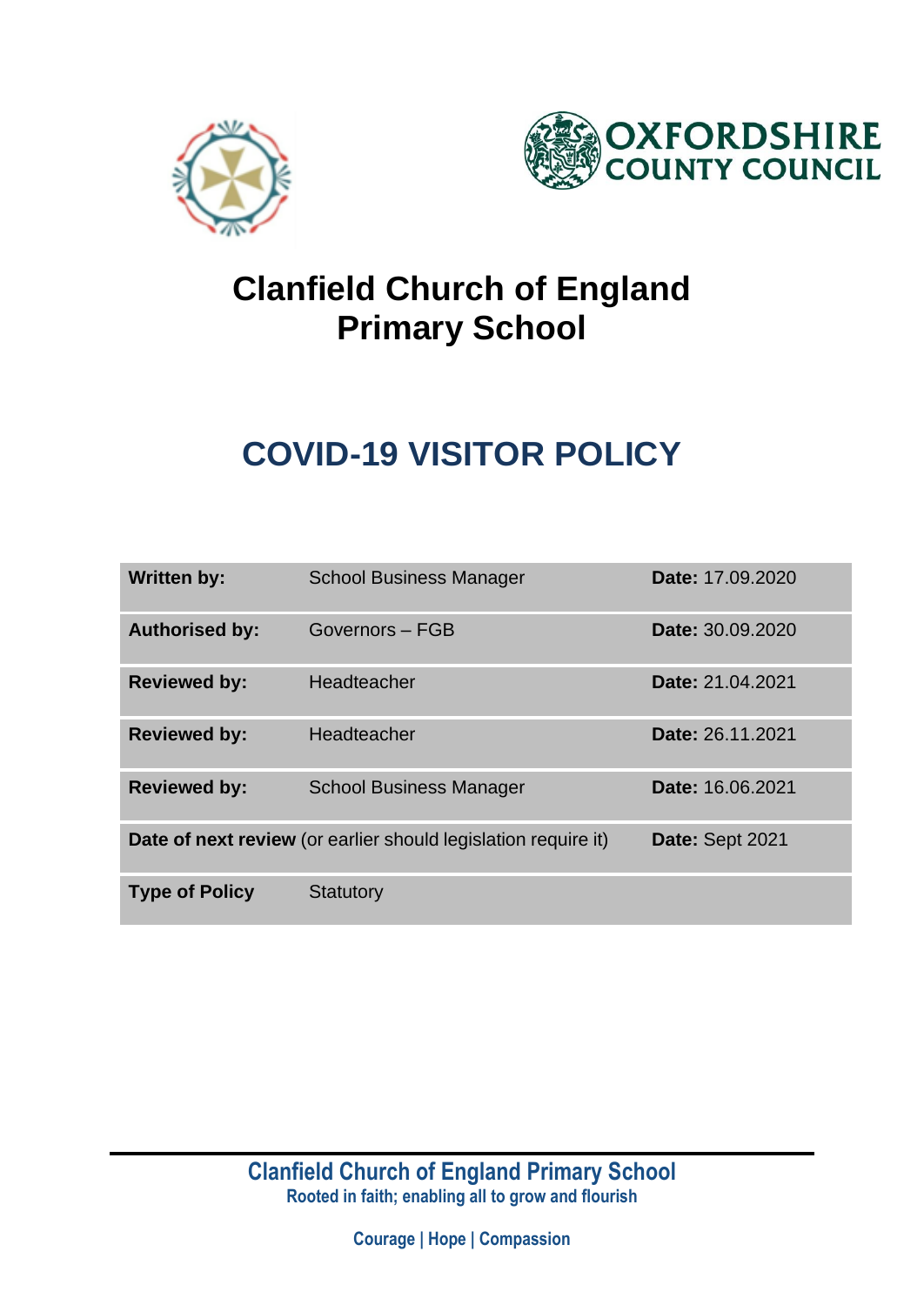### **Introduction**

Clanfield Church of England Primary School is asking for the support and understanding of our visitors in helping us minimise the risk of COVID-19. Following the advice from Public Health England and Oxfordshire County Council, we are now limiting access to the school site to essential visitors only:

- school staff
- pupils (arranged with school prior to their arrival)
- parent/carers accompanying their child(ren) limited to one person
- approved contractors (out of school hours)

### **Risk Mitigation**

We ask that parents/carers who are dropping or picking up their child(ren), support our efforts to minimise the risk of contact between our families and staff:

- strict staggered start/ finish times
- 2m social distancing markers
- flow of pedestrian traffic markers
- to walk to school
- not enter the school building or congregate in groups
- comply with the one parent/carer rule per child(ren)

All visitors entering the building must:

- have an agreed appointment with the school office
- use the sanitiser on entry to the reception area
- wear a face mask if the visitor is exempt from wearing a mask on medical grounds, they must cover their mouths and nose with a tissue or sleeve (not their hands) when coughing/sneezing
- put used tissues in the bin straight away and wash their hands afterwards
- not enter restricted areas of school and follow instructions from the main office
- always maintain a 2-metre distance from others
- refrain from handshakes and hugs

We ask our school community to not enter the school site if they:

- are currently presenting flu-like symptoms, a fever (above 37.8C) or a new, continuous cough within the last seven days
- have knowingly been in close contact with anyone with a confirmed case of Coronavirus (close contact means living in the same house, contact with their bodily fluids, e.g. being coughed or sneezed on, or being within 2m of the person for more than a few minutes)
- have knowingly been in contact with someone who has travelled from any of the named countries listed in Public Health England advisory information without having undergone the advised action relating to 14 days self-isolation and, if